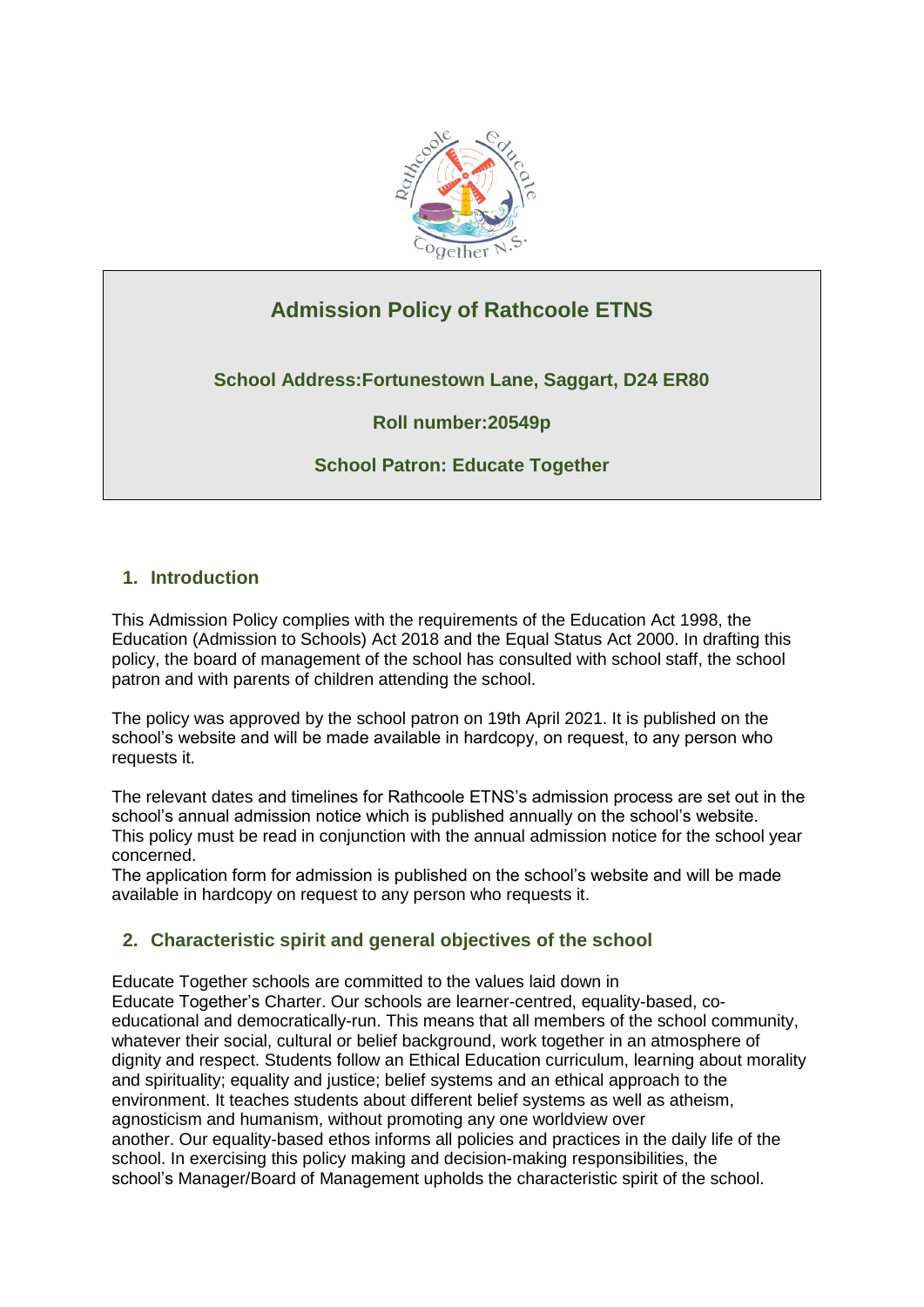Educate Together schools provide for equality of access in line with the Educate Together Charter and offers places to siblings enrolled in the school at the same time in the first instance.

The definition of a sibling in this policy includes step siblings and foster siblings who are enrolled in the school at the same time.

# **3. Admission Statement**

Rathcoole ETNS will not discriminate in its admission of a student to the school on any of the following:

- (a) the sex or gender ground of the student or the applicant in respect of the student concerned,
- (b) the civil status ground of the student or the applicant in respect of the student concerned,
- (c) the family status ground of the student or the applicant in respect of the student concerned,
- (d) the sexual orientation ground of the student or the applicant in respect of the student concerned,
- (e) the religion ground of the student or the applicant in respect of the student concerned,
- (f) the disability ground of the student or the applicant in respect of the student concerned,
- (g) the ground of race of the student or the applicant in respect of the student concerned,
- (h) the Traveller community ground of the student or the applicant in respect of the student concerned, or
- (i) the ground that the student or the applicant in respect of the student concerned has special educational needs

As per section 61 (3) of the Education Act 1998, 'civil status ground', 'disability ground', 'discriminate', 'family status ground', 'gender ground', 'ground of race', 'religion ground', 'sexual orientation ground' and 'Traveller community ground' shall be construed in accordance with section 3 of the Equal Status Act 2000.

# **4. Admission of Students**

This school shall admit each student seeking admission except where –

- a) the school is oversubscribed (please see [section 8](#page-2-0) below for further details)
- b) a parent of a student, when required by the principal in accordance with section 23(4) of the Education (Welfare) Act 2000, fails to confirm in writing that the code of behaviour of the school is acceptable to him or her and that he or she shall make all reasonable efforts to ensure compliance with such code by the student.
- c) Where a student is less than 4 years of age on the 1 September of the school year concerned.
- d) The Daisy Class (Special Class) attached to Rathcoole Educate Together NS provides an education exclusively for students with Autism/Autistic Spectrum Disorders and the school may refuse admission to this class, where the student concerned does not have the specified category of special educational needs provided for in this class.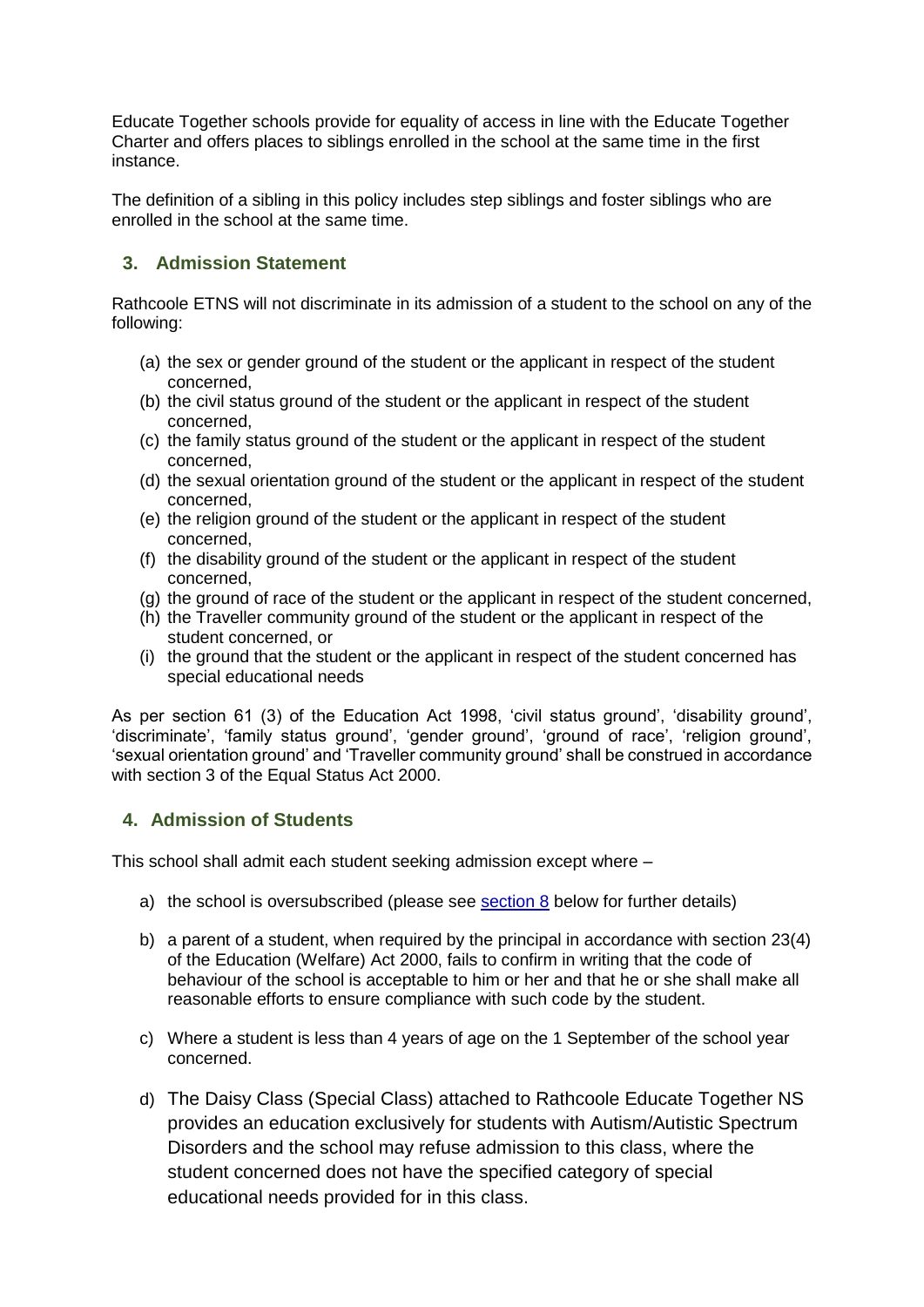# **4. Categories of Special/Additional Educational Needs catered for in the special class**

Rathcoole Educate Together NS has been sanctioned 1 class for 4 students for the academic year 2021/2022 and space for 2 further students for the academic year 2022/2023, approved by the Minister for Education and Skills, which provides an education exclusively for students with Autism Spectrum Disorder. We withhold the right to refuse admission to the class for students who do not have the category of needs specified.

# **5. What will not be considered or taken into account**

In accordance with section 62(7)(e) of the Education Act, the school will not consider or take into account any of the following in deciding on applications for admission or when placing a student on a waiting list for admission to the school:

- (a) a student's prior attendance at a pre-school or pre-school service, including naíonraí,
- (b) the payment of fees or contributions (howsoever described) to the school;
- (c) a student's academic ability, skills or aptitude;
- (d) the occupation, financial status, academic ability, skills or aptitude of a student's parents;
- (e) a requirement that a student, or his or her parents, attend an interview, open day or other meeting as a condition of admission;
- (f) a student's connection to the school by virtue of a member of his or her family attending or having previously attended the school other than siblings of students who are enrolled in the school at the same time.
- (g) the date and time on which an application for admission was received by the school,

This is subject to the application being received at any time during the period specified for receiving applications set out in the annual admission notice of the school for the school year concerned.

# <span id="page-2-0"></span>**6. Oversubscription**

## **a) Junior Infants**

In the event that the school is oversubscribed, the school will, when deciding on applications for admission, apply the following selection criteria in the order listed below to those applications that are received within the timeline for receipt of applications as set out in the school's annual admission notice for Junior Infants. Students must reach 4 years of age on or before 30<sup>th</sup> June of the year the school year concerned:

## **Priority Category 1:**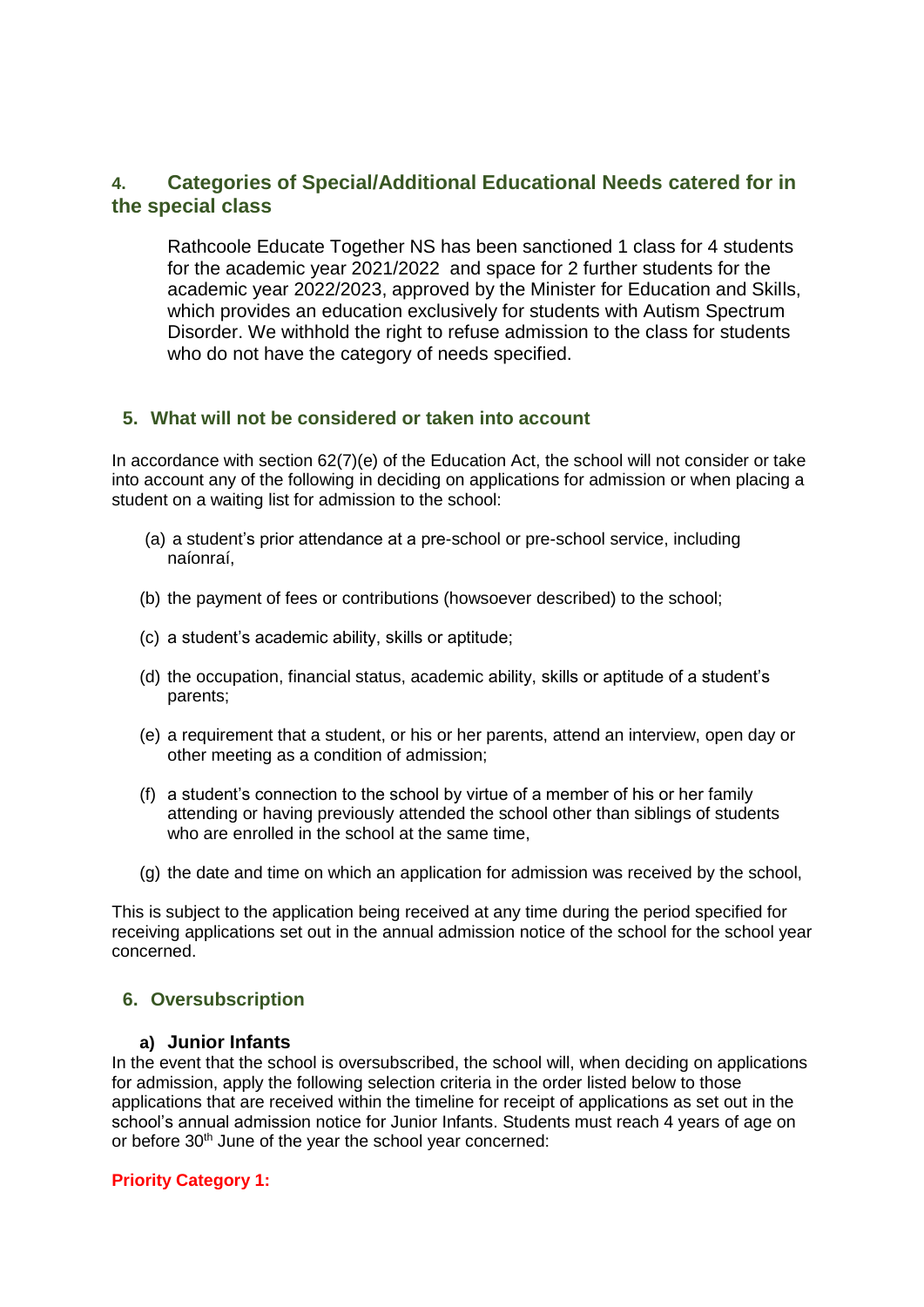Applicant students who are siblings of children and enrolled in the school at the same time.

#### **Priority Category 2:**

Applicants living in the school planning area as defined by the Department of Education and Skills and available in Appendix 1.

# **Priority Category 3:**

All other applicants.

In the event that there are two or more students tied for a place or places in any of the selection criteria categories above (the number of applicants exceeds the number of remaining places), places will be offered or added to a waiting list by way of a lottery of completed applications. Multiple births such as twins, triplets, etc. will be entered in the lottery as one entry and will be offered a place/ placed on the waiting list in sequence of alphabetical order of their first name.

### b) **Daisy Class**

If our Daisy class is oversubscribed, the school will apply the following selection criteria to students. These will be applied in the order listed below to applications received within the timeline as set out in the school's annual admission notice for the Daisy class. The Child must have a recommendation for a special class for children with ASD in a primary school mainstream setting on a psychological assessment.

#### **Priority Category 1:**

Applicant Students who are already enrolled in the school and who are deemed to have a need for the class and meet the requirements above.

### Priority Category 2:

Applicant students who are siblings of children and enrolled in the school at the same time.

#### **Priority Category 3:**

Applicants living in the school planning area as defined by the Department of Education and Skills and available in Appendix 1.

#### **Priority Category 4:**

All other applicants.

In the event that there are two or more students tied for a place or places in any of the selection criteria categories above (the number of applicants exceeds the number of remaining places), places will be offered or added to a waiting list by way of a lottery of completed applications.

# **c) Other year groups – Senior Infants to 6th Class**

If the school is oversubscribed, the school will, when deciding on applications for admission, apply the following selection criteria in the order listed below. It will be applied to those applications that are received within the timeline for receipt of applications as set out in the school's annual admission notice for other year groups. Students must be moving to the next year group if the application is for September or to the same year if applying to move during the school year:

#### **Priority Category 1:**

Applicant students who are siblings of children and enrolled in the school at the same time.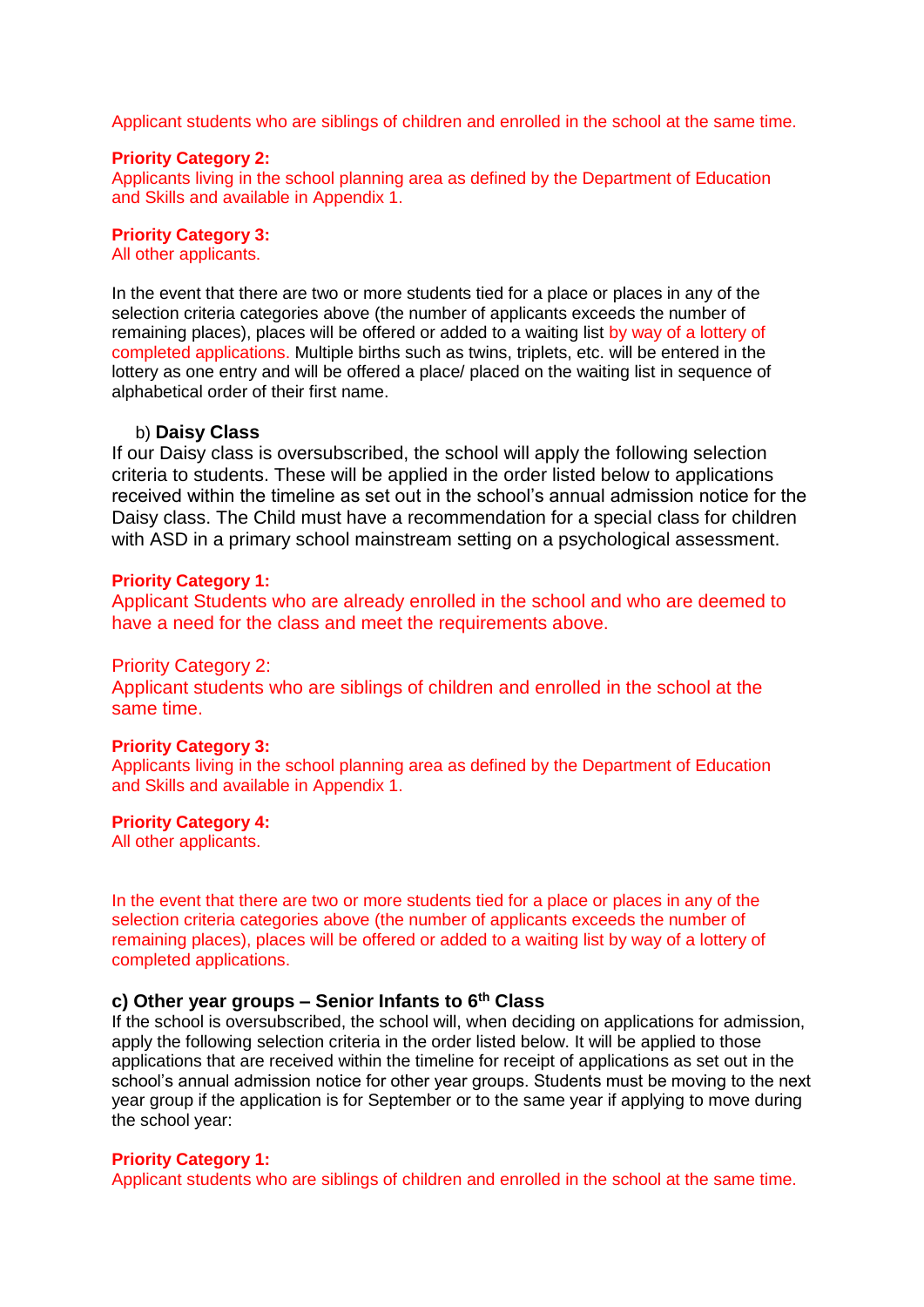### **Priority Category 2:**

Applicants living in the school planning area as defined by the Department of Education and Skills and available in Appendix 1 and [here](https://www.education.ie/en/Schools-Colleges/Information/Establishing-a-New-School/New-Primary-Schools/school-planning-area-map-newcastle_rathcoole-saggart.pdf) .

### **Priority Category 3:**

All other applicants

In the event that there are two or more students tied for a place or places in any of the selection criteria categories above (the number of applicants exceeds the number of remaining places), places will be offered or added to a waiting list by way of a lottery of completed applications. Multiple births such as twins, triplets, etc. will be entered in the lottery as one entry and will be offered a place/ placed on the waiting list in sequence of alphabetical order of their first name.

### <span id="page-4-0"></span>**7. Late Applications**

All applications for admission received after the closing date as outlined in the annual admission notice for Junior Infants, a special class or to other year groups will be considered and decided upon in date order of when they were received in accordance with our school's admissions policy, the Education Admissions to School Act 2018 and any regulations made under that Act.

Late applicants will be notified of the decision in respect of their application not later than three weeks after the date on which the school received the application. Late applicants will be offered a place if there is a place available. In the event that there is no place the name of the applicant will be added to the waiting list.

If two applications are received at the same time the applicant will be offered a place or placed on the waiting list in alphabetical order of surname.

### **8. Waiting list in the event of oversubscription**

In the event of there being more applications to the school year concerned than places available in Junior Infants, a special class or other year groups, a waiting list of students whose applications for admission to Rathcoole ETNS were unsuccessful due to the school being oversubscribed will be compiled and will remain valid for the school year in which admission is being sought.

Placement on the waiting list of Rathcoole ETNS is in the order of priority assigned to the students' applications after the school has applied the selection criteria in accordance with this admission policy see [section 7](#page-2-0) above. Late applications will be added to the list in date order, see section [8 above.](#page-4-0)

Offers of any subsequent places that become available for and during the school year in relation to which admission is being sought will be made to those students on the waiting list, in accordance with the order of priority in relation to which the students have been placed on the list.

Waiting lists will expire at the end of each school year.

### **9. Admissions of students after the commencement of the school year**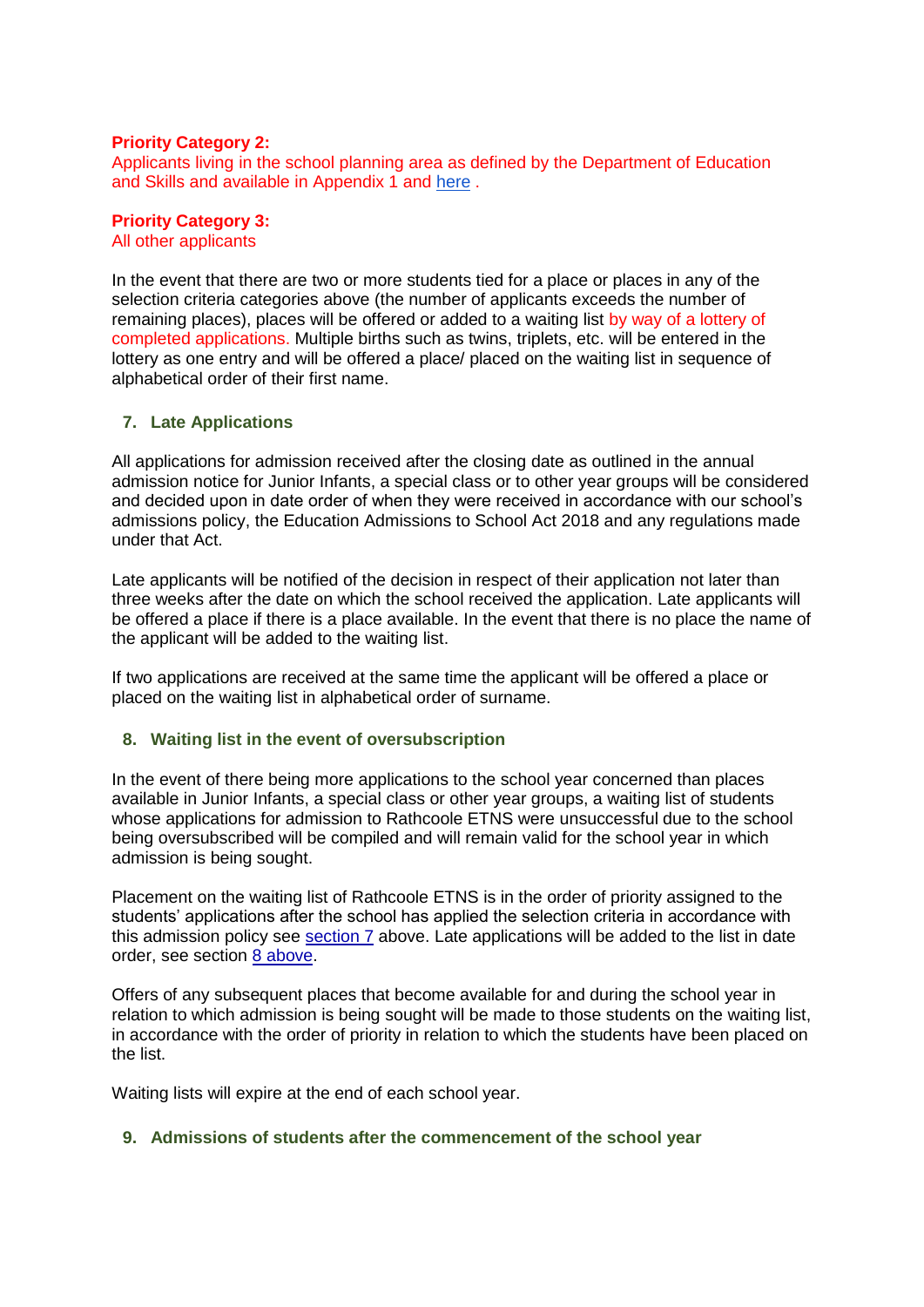If a place is available after the commencement of the school year in which admission is sought, the place will be offered to the next place on the waiting list if there is one or to the next application.

# **10. Decisions on applications**

All decisions on applications for admission to Rathcoole ETNS will be based on the following:

- Our school's admission policy
- The school's annual admission notice (where applicable)
- The information provided by the applicant in the school's official application form received during the period specified in our annual admission notice for receiving applications

Selection criteria that are not included in our school admission policy will not be used to make a decision on an application for a place in our school.

# **11. Notifying applicants of decisions**

Applicants will be informed in writing as to the decision of the school, within the timeline outlined in the relevant annual admissions notice but no later than three weeks after the annual admissions process or for late applications, three weeks after the school receives an application.

If a student is not offered a place in our school, the reasons why they were not offered a place will be communicated in writing to the applicant, including, where applicable, details of the student's ranking against the selection criteria and details of the student's place on the waiting list for the school year or class concerned.

Applicants will be informed of the right to seek a review/right of appeal of the school's decision (see [section 17](#page-6-0) below for further details).

## <span id="page-5-0"></span>**12. Acceptance of an offer of a place by an applicant**

In accepting an offer of admission from Rathcoole ETNS you must indicate—

(i) whether or not you have accepted an offer of admission for another school or schools. If you have accepted such an offer, you must also provide details of the offer or offers concerned and

(ii) whether or not you have applied for and awaiting confirmation of an offer of admission from another school or schools, and if so, you must provide details of the other school or schools concerned.

## **13. Circumstances in which offers may not be made or may be withdrawn**

An offer of admission may not be made or may be withdrawn by Rathcoole ETNS where—

- (i) it is established that information contained in the application is false or misleading.
- (ii) an applicant fails to confirm acceptance of an offer of admission on or before the date set out in the annual admission notice of the school.
- (iii) the parent of a student, when required by the principal in accordance with section 23(4) of the Education (Welfare) Act 2000, fails to confirm in writing that the code of behaviour of the school is acceptable to him or her and that he or she shall make all reasonable efforts to ensure compliance with such code by the student; or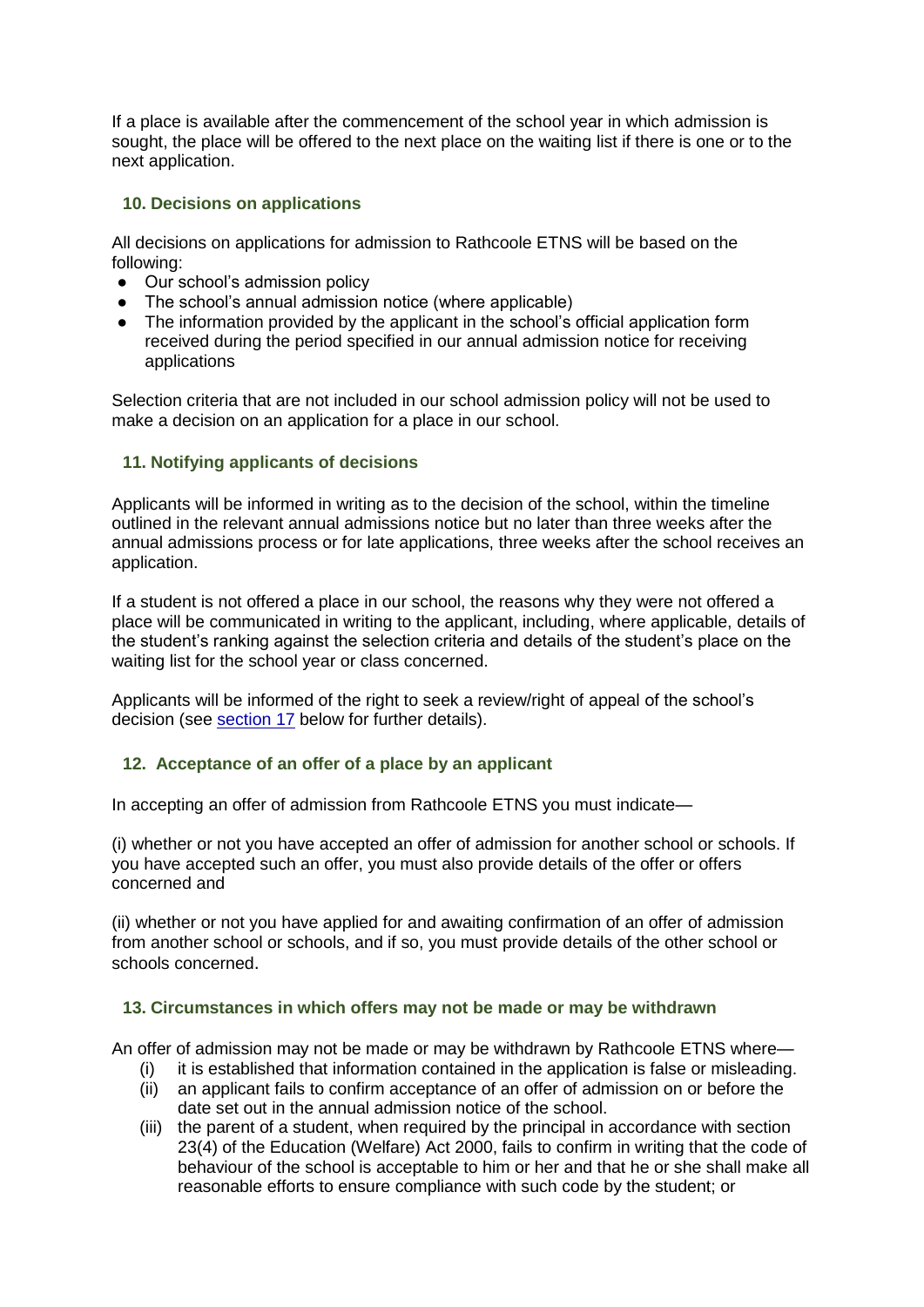(iv) an applicant has failed to comply with the requirements of 'acceptance of an offer' as set out in [section 13](#page-5-0) above.

# **14. Sharing of Data with other schools**

Applicants should be aware that section 66(6) of the Education (Admission to Schools) Act 2018 allows for the sharing of certain information between schools in order to facilitate the efficient admission of students. Section 66(6) allows a school to provide a patron or another board of management with a list of the students in relation to whom –

- (i) An application for admission to the school has been received
- (ii) An offer of admission to the school has been made, or
- (iii) An offer of admission to the school has been accepted.

The list may include any of the following:

- (i) The date on which an application for admission was received by the school
- (ii) The date on which an offer of admission was made by the school
- (iii) The date on which an offer of admission was accepted by an applicant
- (iv) A student's personal details including his or her name, address, date of birth and personal public service number (within the meaning of section 262 of the Social Welfare Consolidation Act 2005)

# **15.Declaration in relation to the non-charging of fees**

The board of Rathcoole ETNS or any persons acting on its behalf will not charge fees for or seek payment or contributions (howsoever described) as a condition of-

- (a) an application for admission of a student to the school, or
- (b) the admission or continued enrolment of a student in the school.

## <span id="page-6-0"></span>**16. Reviews/appeals**

### **Review of decisions by the board of Management**

The parent of the student, or in the case of a student who has reached the age of 18 years, the student, may request the board to review a decision to refuse admission. Such requests must be made in accordance with Section 29C of the Education Act 1998.

The timeline within which such a review must be requested and the other requirements applicable to such reviews are set out in the procedures determined by the Minister under section 29B of the Education Act 1998 which are published on the website of the Department of Education and Skills.

The board will conduct such reviews in accordance with the requirements of the procedures determined under Section 29B and with section 29C of the Education Act 1998. **Note:** Where an applicant has been refused admission due to the school being

oversubscribed, the applicant **must request a review** of that decision by the board of management prior to making an appeal under section 29 of the Education Act 1998. Where an applicant has been refused admission due to a reason other than the school being oversubscribed, the applicant **may request a review** of that decision by the board of management prior to making an appeal under section 29 of the Education Act 1998.

## **Right of appeal**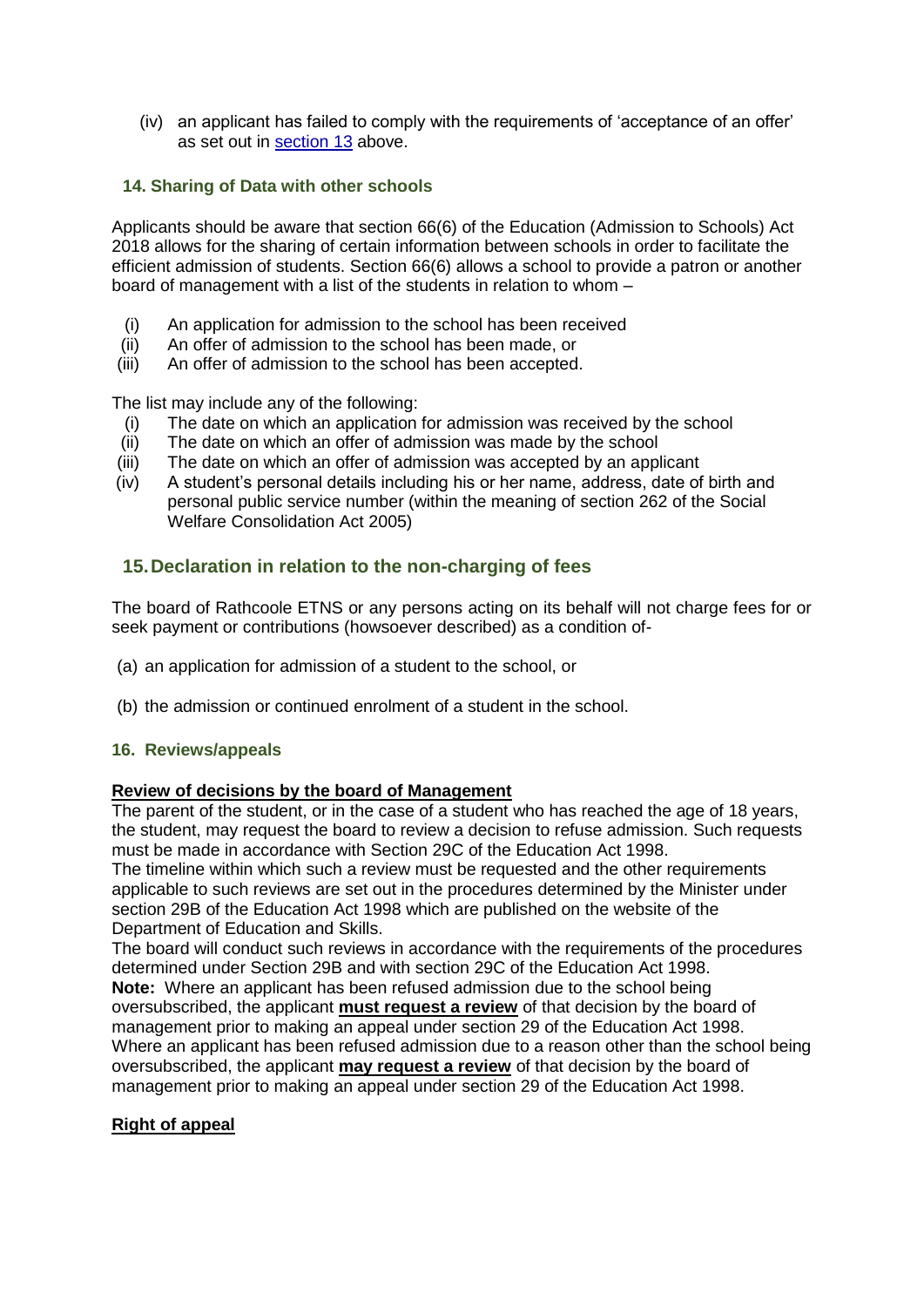Under Section 29 of the Education Act 1998, the parent of the student, or in the case of a student who has reached the age of 18 years, the student, may appeal a decision of this school to refuse admission.

An appeal may be made under Section 29 (1)(c)(i) of the Education Act 1998 where the refusal to admit was due to the school being oversubscribed.

An appeal may be made under Section 29 (1)(c)(ii) of the Education Act 1998 where the refusal to admit was due a reason other than the school being oversubscribed. Where an applicant has been refused admission due to the school being oversubscribed, the

applicant **must request a review** of that decision by the board of management **prior to making an appeal** under section 29 of the Education Act 1998. (see Review of decisions by the Board of Management)

Where an applicant has been refused admission due to a reason other than the school being oversubscribed, the applicant **may request a review** of that decision by the board of management prior to making an appeal under section 29 of the Education Act 1998. (see Review of decisions by the Board of Management)

Appeals under Section 29 of the Education Act 1998 will be considered and determined by an independent appeals committee appointed by the Minister for Education and Skills. The timeline within which such an appeal must be made and the other requirements applicable to such appeals are set out in the procedures determined by the Minister under section 29B of the Education Act 1998 which are published on the website of the Department of Education and Skills.

# **17. Data Protection**

The school acknowledges its obligations as a data controller under the Data Protection Acts 1988 - 2018 and the EU General Data Protection Regulation (GDPR). Information obtained for the purposes of allocating places in the school to students will only be used and disclosed in a manner which is compatible with this purpose. Only such personal data as are relevant and necessary for the performance of this function will be retained. The school undertakes to ensure that such information is processed fairly, that it is kept safe, secure, accurate, complete, and up to date. Individuals have the right to have any inaccurate information rectified or erased. All data submitted as part of the admissions process will be destroyed within twelve months of the end of the school year the application is for (as opposed to the receipt of the application). A copy of all personal data obtained and kept as part of the admissions process will be made available to the subject of such data on receipt of a written request to the chairperson of the board of management.

# **Appendix 1. School Planning Area**